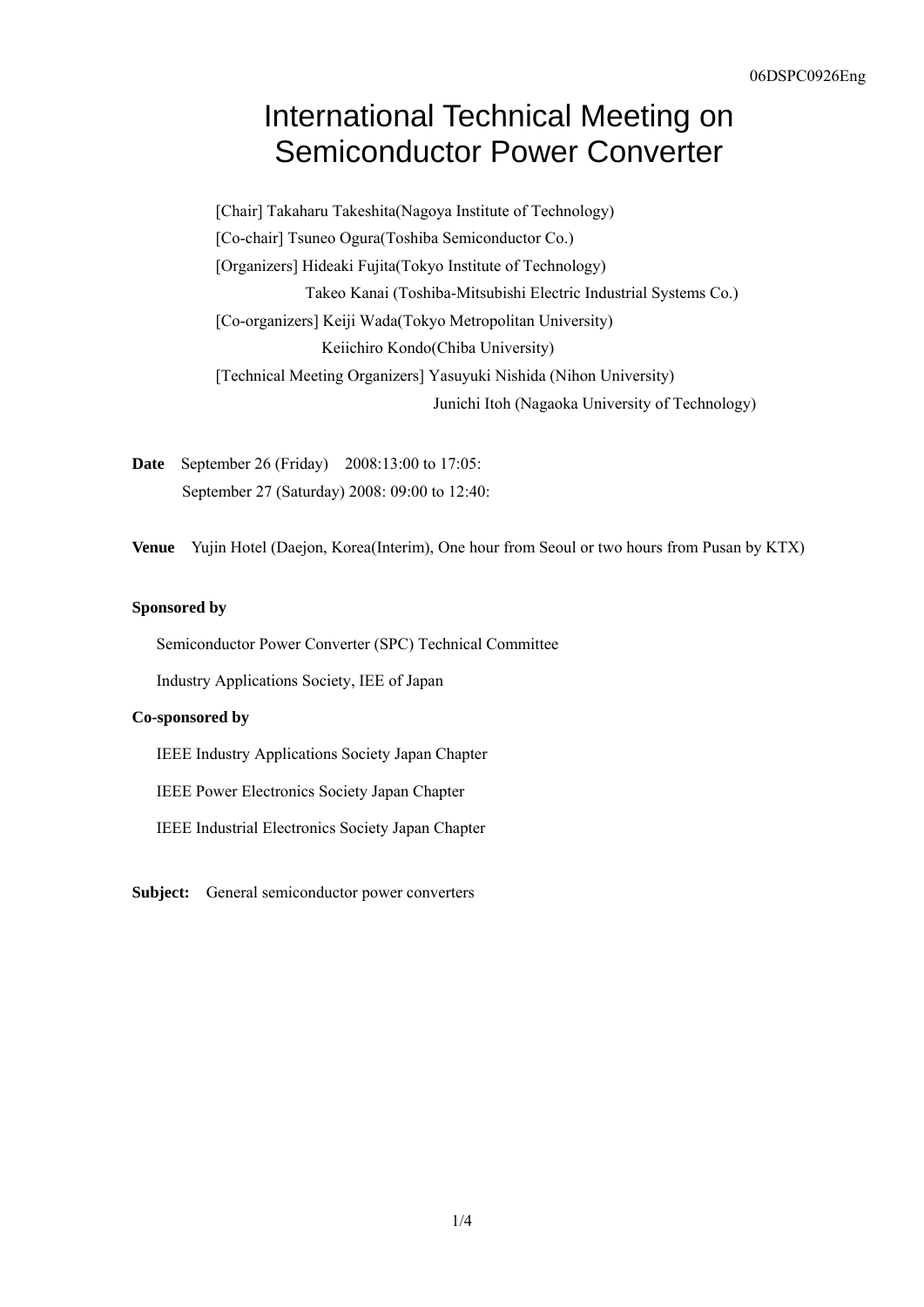|            | $1st$ session September 26 (Friday): 13:00 to 17:05 (Including 20min. break)           |
|------------|----------------------------------------------------------------------------------------|
| SPC-08-115 | A Novel Soft-Switching Phase-Shifted PWM Three-Level DC-DC Converter with              |
|            | Primary-Side Circulating Current Reduction Scheme                                      |
|            | ○Tomokazu Mishima(Kure College of Technology)                                          |
|            | Sang Pil Mun(Kyungnam University)                                                      |
|            | Keiki Morimoto, Toshimitsu Doi(Daihen Corporation)                                     |
|            | Mutsuo Nakaoka(Kyungnam University & Industrial College of Technology)                 |
| SPC-08-116 | Accurate Model for Thermal Power Plant Using Inverter                                  |
|            | ONobumasa Matsui(Nagasaki University, MHI Control Systems Co., Ltd.)                   |
|            | Fujio Kurokawa(Nagasaki University)                                                    |
| SPC-08-117 | Soft-Switched PWM Series Load Resonant HF Direct Inverter with High Efficiency PFC     |
|            | Scheme for Consumer IH Cooking Heater                                                  |
|            | ○Hisayuki Sugimura, Sang-Pil Mun, Soon-Kurl Kwon(Kyungam Univ.)                        |
|            | Shinichiro Sumiyoshi, Hideki Omori(Matsushita Electric Industrial)                     |
|            | Mutsuo Nakaoka(Kyungnam University & Industrial College of Technology)                 |
| SPC-08-118 | Evaluation of Three-port Indirect Matrix Converter connected to the Neutral Point of   |
|            | Motor                                                                                  |
|            | ○Goh Teck Chiang, Jun-ichi Itoh(Nagaoka University of Technology)                      |
| SPC-08-119 | Induction Generator with Simple AC/AC Converter for Wind Power Generation              |
|            | ○Makoto Sonoda, Noriyuki Kimura, Morizane Toshimitsu, Katsunori Taniguchi              |
|            | (Osaka Institute of Technology)                                                        |
| SPC-08-120 | Power Electronics Applications in Microgrids and SmartGrids                            |
|            | OToshihisa Funabashi(Meidensha Corporation)                                            |
| SPC-08-121 | A Non-isolating Type Single-phase AC Photovoltaic Module System Based on Power         |
|            | <b>Pulsation Decoupling</b>                                                            |
|            | OMikihiko Matsui, Xiangdong Sun, Kouji Yanagimura(Tokyo Polytechnic University)        |
|            | Byunggyu Yu(Korean Institute of Energy Research)                                       |
| SPC-08-122 | An Experimental Study on Parameter Variation on an Induction Motor Speed Sensor-less   |
|            | Control Method in Ultra Lower Speed Range.                                             |
|            | OHiroyuki Shibuya, Keiichiro Kondo, Yukihiko Sato(Chiba University)                    |
|            | Toshihiro Honma, Shinji Wakao(Waseda University)                                       |
|            | Takemasa Furuya(Railway Technical Research Institute)                                  |
| SPC-08-123 | A Control Method of Parallel Power Processing type Uninterruptible Power Supply System |
|            | Using Parallel Connected Bi-directional Converters.                                    |
|            | Satoru Fujita, Hisashi Fujimoto, Ryuji Yamada                                          |
|            | (Fuji Electric Advanced Technology Co. Ltd.)                                           |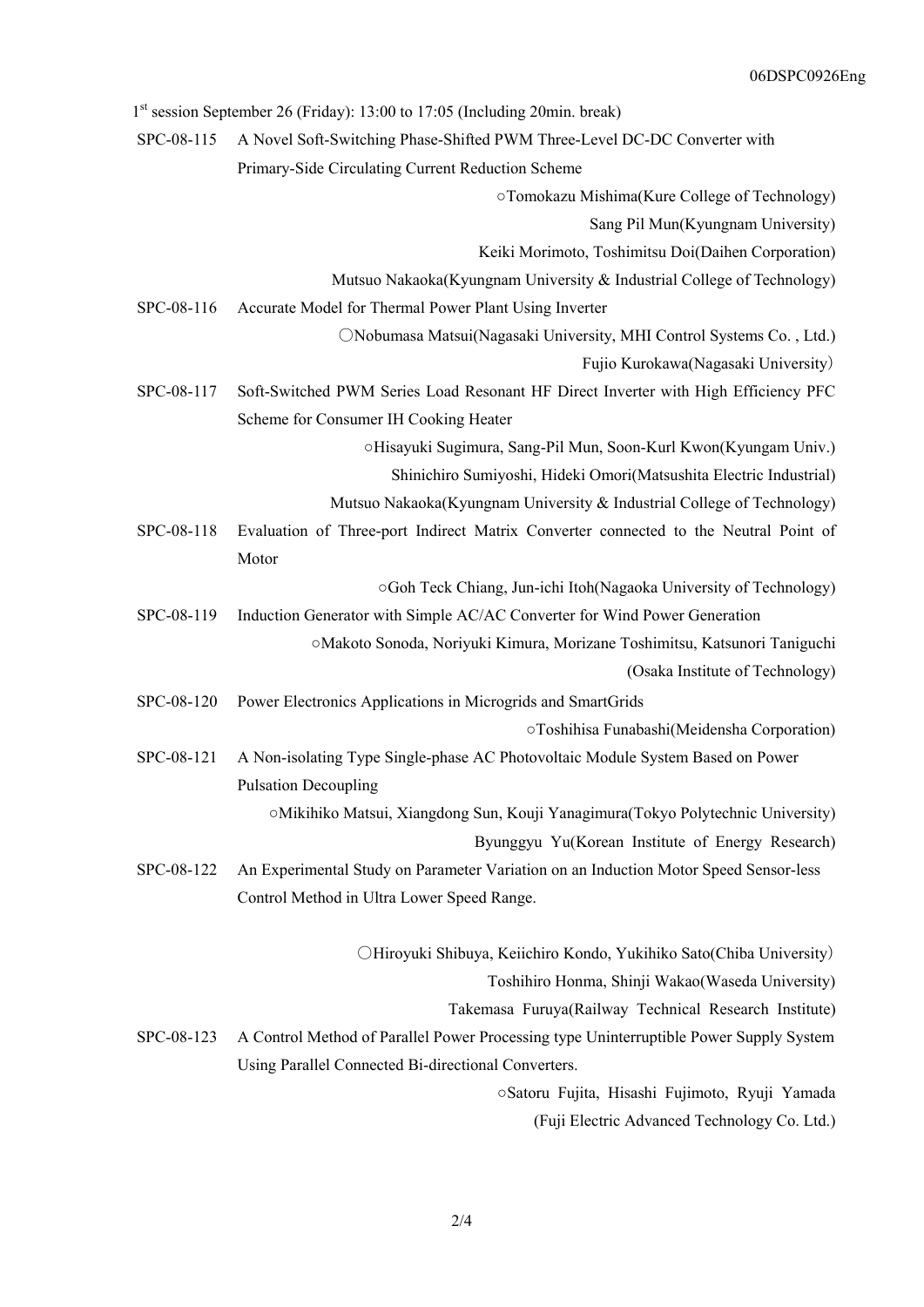|            | 2nd session September 27 (Saturday): 09:00 to 12:40: (Including 20min. break)    |
|------------|----------------------------------------------------------------------------------|
| SPC-08-124 | Transient Oscillation Suppression of Input Filter Voltage and Current            |
|            | for Matrix Converters                                                            |
|            | oTakashi Sugiura, Takaharu Takeshita (Nagoya Institute of Technology)            |
| SPC-08-125 | Feasible Evaluations for High Performance Multi-Phase Trans-Linked Boost Chopper |
|            | Circuit                                                                          |
|            | OMasayoshi Yamamoto, Takahiro Kawashima, Shigeyuki Funabiki                      |
|            | (Shimane University)                                                             |
| SPC-08-126 | Discussion on High Efficient DC Power Management for Electric Vehicles           |
|            | ○Sho Inasaka, Atsuo Kawamura, Yukinori Tsuruta                                   |
|            | (Yokohama National University)                                                   |
| SPC-08-127 | Evaluation and Analysis of Loss of Receiving Transformer Caused by Harmonics     |
|            | Current and Voltage                                                              |
|            | oChiharu Sasaki, Hirohito Funato(Utsunomiya University)                          |
| SPC-08-128 | A new robust control for the RF impedance matcher for plasma processing          |
|            | oYuki Hirose, Atsuo Kawamura(Yokohama National University)                       |
|            | Atsushi Takayanagi, Koichi Takada(Kyosan Electric Mfg. Co., Ltd.)                |
|            |                                                                                  |
| SPC-08-129 | A Control Method of Smoothing Output Power in Wind Power System Using a Wound    |
|            | Rotor Induction Generator                                                        |
|            | oTakahiro Miyakawa(Kitakyushu National College of Technology)                    |
|            | Katsuji Shinohara, Kichiro Yamamoto, Minoru Ikeda, Hiromichi Hama                |
|            | (Kagoshima University)                                                           |
| SPC-08-130 | Calculation of motor surge voltage under the use of a surge suppression cable    |
|            | OToshihisa Shimizu, Mikiya Saito(Tokyo Metropolitan University)                  |
|            | Masanori Nakamura(Oki Electric Cable Co., Ltd.)                                  |
| SPC-08-131 | Family of 3-Phase 24-Pulse Passive PFC with Combination of 12-Pulse Topology and |
|            | Pulse-Doubling Auxiliary Circuit                                                 |
|            | Yasuyuki Nishida, oArnabha Datta(Nihon University)                               |
| SPC-08-132 | Study on variable sampling quasi multi-rate deadbeat control for DC-DC converter |
|            | Fumitoshi Tabuchi, Tomoki Yokoyama(Tokyo Denki University)                       |
| SPC-08-124 | Transient Oscillation Suppression of Input Filter Voltage and Current            |
|            | for Matrix Converters                                                            |
|            | oTakashi Sugiura, Takaharu Takeshita (Nagoya Institute of Technology)            |
| SPC-08-125 | Feasible Evaluations for High Performance Multi-Phase Trans-Linked Boost Chopper |
|            | Circuit                                                                          |
|            | oMasayoshi Yamamoto, Takahiro Kawashima, Shigeyuki Funabiki                      |
|            |                                                                                  |

(Shimane University)